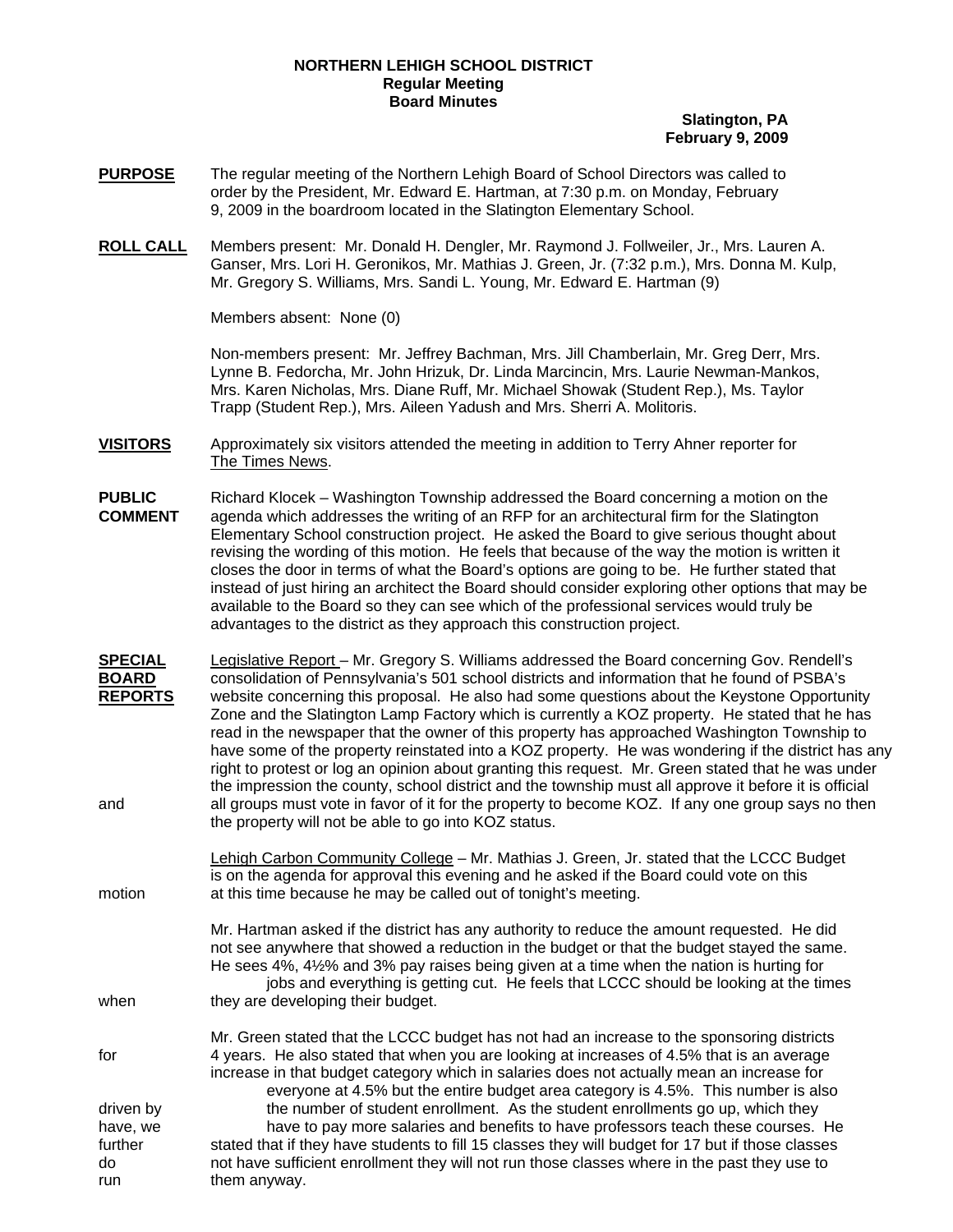|  | <b>Board Minutes</b> |
|--|----------------------|
|--|----------------------|

| <b>SPECIAL</b><br><b>BOARD</b><br><b>REPORTS</b><br>(cont.)                          | Mr. Williams stated that the overall increase to the budget is 3.6% and Northern Lehigh's<br>increase is slightly higher at 3.7% but that is understandable because our districts enrollment<br>is up 2.7%.                                                                                                                                                                                                                                                       |                                                                                                                                                                         |  |  |  |  |
|--------------------------------------------------------------------------------------|-------------------------------------------------------------------------------------------------------------------------------------------------------------------------------------------------------------------------------------------------------------------------------------------------------------------------------------------------------------------------------------------------------------------------------------------------------------------|-------------------------------------------------------------------------------------------------------------------------------------------------------------------------|--|--|--|--|
| Lehigh<br>Carbon<br>Community<br>College<br>2009-2010<br>\$8,659.00<br><b>Budget</b> | Mr. Green made a motion, which was seconded by Mr. Williams, that the Board of Education<br>approve a resolution regarding the 2009-2010 Lehigh Carbon Community College Sponsor<br>contribution Budget. Total expenditures equal \$6,117,132.00, an increase of \$211,542.00<br>(3.6%) over the 2008-2009 budget. Northern Lehigh's enrollment is 156.9 FTE, an increase<br>of 2.7%. Northern Lehigh's share of the total budget is \$242.957.00, an increase of |                                                                                                                                                                         |  |  |  |  |
|                                                                                      | or 3.7%.                                                                                                                                                                                                                                                                                                                                                                                                                                                          |                                                                                                                                                                         |  |  |  |  |
|                                                                                      | YEA:<br>NAY:<br>None $(0)$                                                                                                                                                                                                                                                                                                                                                                                                                                        | Mr. Dengler, Mr. Follweiler, Mrs. Ganser, Mrs. Geronikos, Mr. Green, Mrs. Kulp,<br>Mr. Williams, Mrs. Young, Mr. Hartman (9)                                            |  |  |  |  |
|                                                                                      | <b>Committee Reports and/or Meetings</b>                                                                                                                                                                                                                                                                                                                                                                                                                          |                                                                                                                                                                         |  |  |  |  |
|                                                                                      | Minutes of the Technology Buildings and Grounds Committee Meeting held on February<br>4, 2009 was distributed.                                                                                                                                                                                                                                                                                                                                                    |                                                                                                                                                                         |  |  |  |  |
|                                                                                      | Minutes of the Policy Committee Meeting held on February 4, 2009 was distributed.                                                                                                                                                                                                                                                                                                                                                                                 |                                                                                                                                                                         |  |  |  |  |
|                                                                                      | <b>Student Representatives to the Board Report</b><br>Mr. Michael Showak and Ms. Taylor Trapp distributed their written student representative report<br>and verbally reported on its contents.                                                                                                                                                                                                                                                                   |                                                                                                                                                                         |  |  |  |  |
| Tuesday<br>on                                                                        | February 26 at 3:00.                                                                                                                                                                                                                                                                                                                                                                                                                                              | Federal and Other Programs Update - Mrs. Lynne B. Fedorcha reminded the board on<br>there is a Safe Schools meeting at 2:00 and Wellness Committee meeting will be held |  |  |  |  |
| <b>PERSONNEL</b>                                                                     | Mrs. Ganser made a motion, which was seconded by Mr. Dengler, that the Board of Education<br>approves the following personnel items:                                                                                                                                                                                                                                                                                                                              |                                                                                                                                                                         |  |  |  |  |
| Appointment<br>Non-<br>Instructional                                                 | Joan DeSousa<br>Assignment:                                                                                                                                                                                                                                                                                                                                                                                                                                       | Second Grade Instructional Classroom Aide - Replacing<br>Nicole Reily who resigned                                                                                      |  |  |  |  |
|                                                                                      | Salary:<br>Effective:                                                                                                                                                                                                                                                                                                                                                                                                                                             | \$10.00/Per Hour/6 1/2 Hours Per Day/5 Days Per Week<br>(2008-2012 Educational Support Staff Memorandum Understanding)<br>February 10, 2009                             |  |  |  |  |
|                                                                                      | *60 day Probationary period ending on or about April 10, 2009                                                                                                                                                                                                                                                                                                                                                                                                     |                                                                                                                                                                         |  |  |  |  |
| Substitute<br>Instructional                                                          | Approve the following substitute teacher for the 2008-2009 school year at the 2008-2009 substitute<br>teacher rates as approved on the Supplementary Personnel Salary Schedule:                                                                                                                                                                                                                                                                                   |                                                                                                                                                                         |  |  |  |  |
|                                                                                      | Ashley Miller - Art K-12                                                                                                                                                                                                                                                                                                                                                                                                                                          |                                                                                                                                                                         |  |  |  |  |
| Non-<br>2009<br>Instructional                                                        | Approve the following individual as a substitute aide for the 2008-2009 school year at the 2008-                                                                                                                                                                                                                                                                                                                                                                  |                                                                                                                                                                         |  |  |  |  |
|                                                                                      | substitute rates as approved on the Supplementary Personnel Salary Schedule:                                                                                                                                                                                                                                                                                                                                                                                      |                                                                                                                                                                         |  |  |  |  |
|                                                                                      | <b>Barbara Wilcrout</b>                                                                                                                                                                                                                                                                                                                                                                                                                                           |                                                                                                                                                                         |  |  |  |  |
|                                                                                      | YEA:                                                                                                                                                                                                                                                                                                                                                                                                                                                              | Mr. Dengler, Mr. Follweiler, Mrs. Ganser, Mrs. Geronikos, Mr. Green, Mrs. Kulp,<br>Mr. Williams, Mrs. Young, Mr. Hartman (9)                                            |  |  |  |  |
|                                                                                      | NAY:<br>None $(0)$                                                                                                                                                                                                                                                                                                                                                                                                                                                |                                                                                                                                                                         |  |  |  |  |
| <b>CONFER-</b><br><b>ENCES</b>                                                       | Mr. Williams made a motion, which was seconded by Mr. Green, that the Board of Education<br>approves the following conference item:                                                                                                                                                                                                                                                                                                                               |                                                                                                                                                                         |  |  |  |  |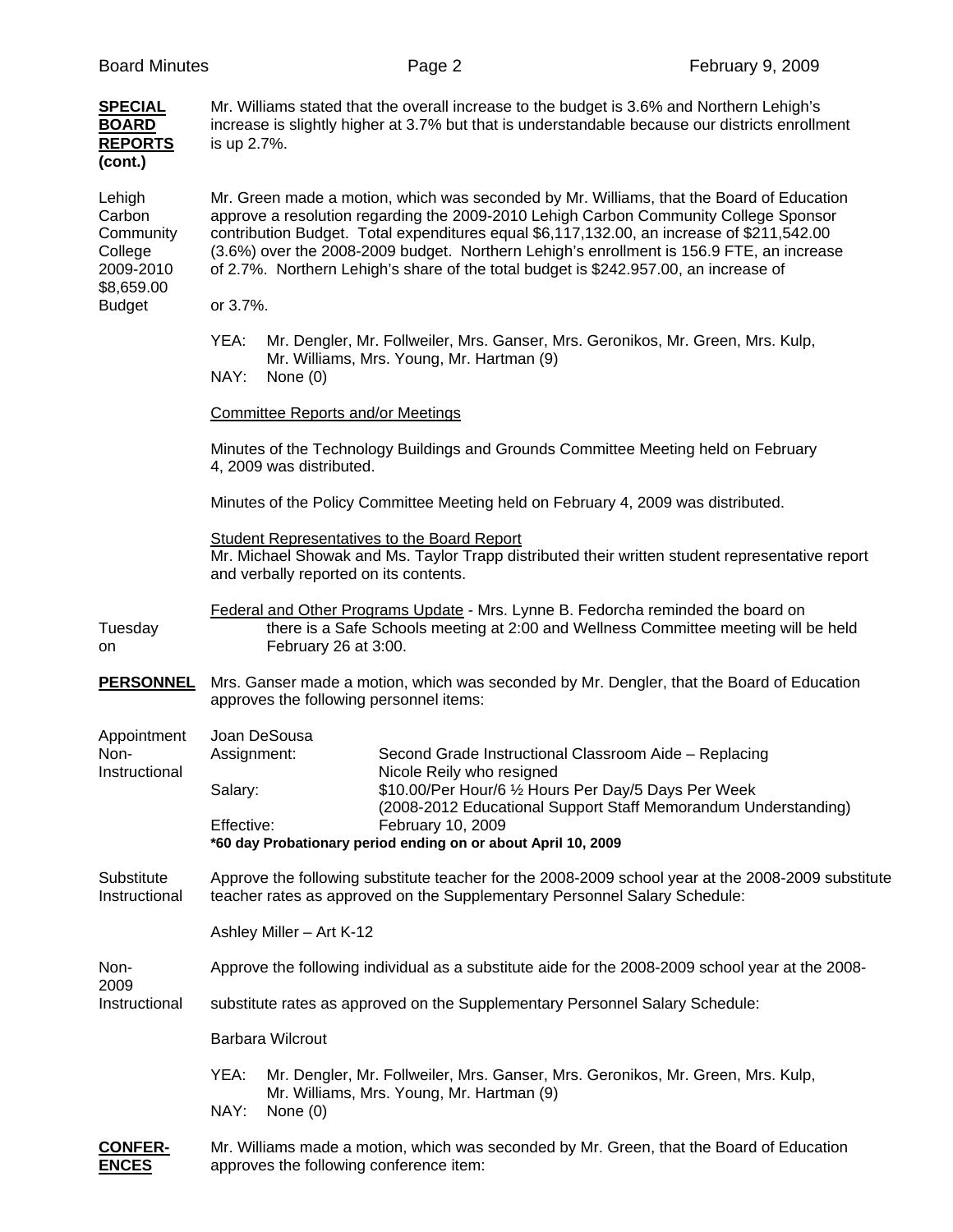| <b>CONFER-</b><br><b>ENCES</b><br>(cont.)                           | Diane Ruff - PASBO Food Service Directors Conference - March 3-5, 2009 - PennStater<br>Conference Center, State College, PA - Registration: \$240.00, Travel: \$149.24, Lodging:<br>\$122.08, Meals: \$15.00 - Total Approximate Cost: \$526.32 - Funding: Cafeteria Budget<br>Mrs. Kulp asked if there was a way for Mrs. Ruff to gather the information about rebates from<br>a website instead of attending this conference. Mrs. Ruff was unsure if this was possible.<br><b>ROLL CALL:</b> |                                                |            |                                                                                       |          |
|---------------------------------------------------------------------|-------------------------------------------------------------------------------------------------------------------------------------------------------------------------------------------------------------------------------------------------------------------------------------------------------------------------------------------------------------------------------------------------------------------------------------------------------------------------------------------------|------------------------------------------------|------------|---------------------------------------------------------------------------------------|----------|
|                                                                     | YEA:<br>Mrs. Young (7)<br>NAY:<br>Motion carried.                                                                                                                                                                                                                                                                                                                                                                                                                                               | Mrs. Kulp, Mr. Hartman (2)                     |            | Mr. Dengler, Mr. Follweiler, Mrs. Ganser, Mrs. Geronikos, Mr. Green, Mr. Williams,    |          |
| <b>POLICY</b>                                                       |                                                                                                                                                                                                                                                                                                                                                                                                                                                                                                 | Education approves the following policy items: |            | Mr. Williams made a motion, which was seconded by Mrs. Geronikos, that the Board of   |          |
| <b>Board Policy</b><br><b>First Reading</b>                         | Approve school board policy #504 - Classified Employees - Employment of Classified<br>Employees, as presented after first reading.                                                                                                                                                                                                                                                                                                                                                              |                                                |            |                                                                                       |          |
|                                                                     | Approve school board policy #810 – Operations – Transportation, as presented after first<br>reading.                                                                                                                                                                                                                                                                                                                                                                                            |                                                |            |                                                                                       |          |
|                                                                     | Approve school board policy #818 - Operations - Contracted Services, as presented after<br>first reading.                                                                                                                                                                                                                                                                                                                                                                                       |                                                |            |                                                                                       |          |
| Homebound<br>Instruction                                            | It is recommended that he Board of Education grant homebound instruction for a 10 <sup>th</sup> grade<br>student, Student No. 1190006, for five hours per week, effective February 12, 2009 and<br>continuing until approximately March 16, 2009.                                                                                                                                                                                                                                               |                                                |            |                                                                                       |          |
|                                                                     | It is recommended that he Board of Education grant homebound instruction for an $11th$ grade<br>student, Student No. 1011400, for five hours per week, effective on or about April 18, 2009<br>and continuing until approximately May 30, 2009.                                                                                                                                                                                                                                                 |                                                |            |                                                                                       |          |
|                                                                     | YEA:<br>Mr. Dengler, Mr. Follweiler, Mrs. Ganser, Mrs. Geronikos, Mr. Green, Mrs. Kulp,<br>Mr. Williams, Mrs. Young, Mr. Hartman (9)<br>NAY:<br>None $(0)$                                                                                                                                                                                                                                                                                                                                      |                                                |            |                                                                                       |          |
| <b>CURRIC-</b><br><b>ULUM AND</b><br><b>INSTRUC-</b><br><u>TION</u> | Mr. Follweiler made a motion, which was seconded by Mrs. Geronikos, that the Board of<br>Education approves the following curriculum and instruction item:                                                                                                                                                                                                                                                                                                                                      |                                                |            |                                                                                       |          |
| Induction<br>Program                                                | Approve the following teacher as a helping teacher in the Northern Lehigh School<br>District Induction Program for the 2008-2009 school year:                                                                                                                                                                                                                                                                                                                                                   |                                                |            |                                                                                       |          |
|                                                                     | <b>Helping Teacher</b>                                                                                                                                                                                                                                                                                                                                                                                                                                                                          |                                                | Inductee   |                                                                                       | Stipend  |
|                                                                     | <b>Gregory King</b>                                                                                                                                                                                                                                                                                                                                                                                                                                                                             |                                                | Derek Long |                                                                                       | \$750.00 |
|                                                                     | YEA:<br>Mr. Dengler, Mr. Follweiler, Mrs. Ganser, Mrs. Geronikos, Mr. Green, Mrs. Kulp,<br>Mr. Williams, Mrs. Young, Mr. Hartman (9)<br>NAY:<br>None $(0)$                                                                                                                                                                                                                                                                                                                                      |                                                |            |                                                                                       |          |
| <b>NEW</b><br><b>BUSINESS</b>                                       | Mrs. Yadush informed the board that the Senior Student Representative to the Board,<br>Mr. Michael Showak, is a finalist for the National Merit Scholarship Program.                                                                                                                                                                                                                                                                                                                            |                                                |            |                                                                                       |          |
| <b>FINANCIAL</b>                                                    | Mrs. Ganser made a motion, which was seconded by Mr. Dengler, that the Board of<br>Education approves the following financial items:                                                                                                                                                                                                                                                                                                                                                            |                                                |            |                                                                                       |          |
| Renovations<br>Slatington<br>Elementary                             | Elementary School.                                                                                                                                                                                                                                                                                                                                                                                                                                                                              |                                                |            | Authorize administration to move forward with the construction project for Slatington |          |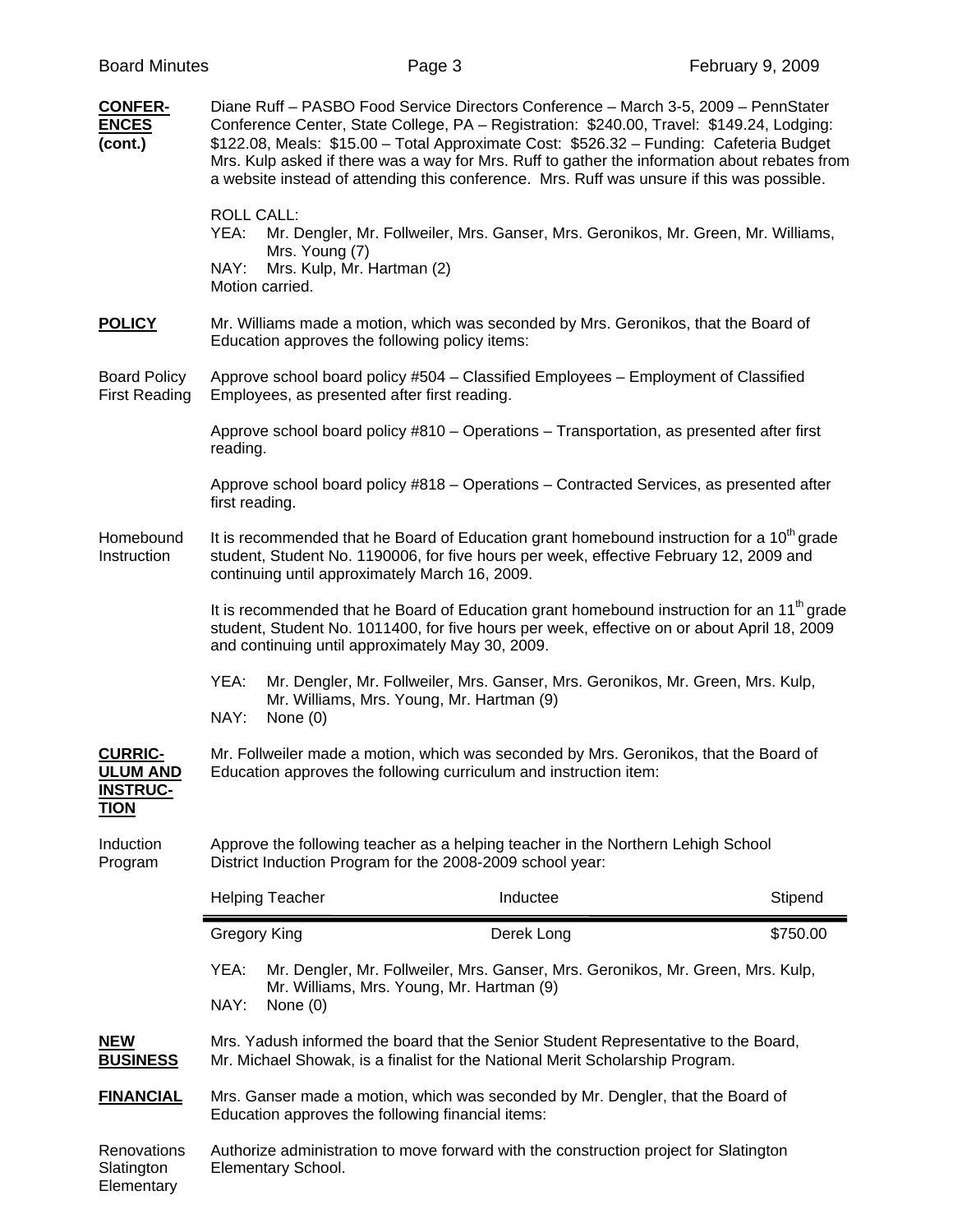| <b>FINANCIAL</b><br>(cont.)<br><b>RFP</b><br>Architect | Authorize administration to write a Request For Proposal (RFP) and advertise for the bidding<br>of an architectural firm for the Slatington Elementary School Construction Project.                                                                                                                                                                                                                                                   |  |  |  |  |
|--------------------------------------------------------|---------------------------------------------------------------------------------------------------------------------------------------------------------------------------------------------------------------------------------------------------------------------------------------------------------------------------------------------------------------------------------------------------------------------------------------|--|--|--|--|
| Peters Elem<br>Paving<br>Project                       | Authorize administration to enter into an agreement with Spotts, Stevens and McCoy, Inc.<br>(SSM) for the design and preparation of bid documents for the Peters Elementary Paving<br>Project. Cost for this service is \$15,200.00 and is being paid from the Capital Projects Fund.                                                                                                                                                 |  |  |  |  |
| Carpet<br>Replacement<br>Peters Elem                   | Authorize administration to enter into an agreement with Spectra Contract Flooring for the<br>replacement of broadloom carpet in nine (9) classrooms at Peters Elementary. Cost for this<br>project is \$25,089.00 (State Contract Price) paid for from the Capital Projects Fund.                                                                                                                                                    |  |  |  |  |
| Replacement<br>Cabinets<br><b>High School</b>          | Authorize administration to solicit bids for replacement cabinetry in the Family and Consumer<br>Science room in the high school.                                                                                                                                                                                                                                                                                                     |  |  |  |  |
| Closed<br>Circuit TV<br>Peters Elem                    | Authorize administration to enter into an agreement with CTC, Associates for the design and<br>preparation of bid documents for the Peters Elementary Closed Circuit TV System. Cost for<br>this service is \$2,880.00 and is being paid from the Capital Projects Fund.                                                                                                                                                              |  |  |  |  |
| Upgrades<br>Field Hockey<br>Field                      | Authorize administration to top-dress the Field Hockey field and, for safety concerns, to install<br>chain link fencing around the Field Hockey area with a cost not to exceed \$20,000.00.                                                                                                                                                                                                                                           |  |  |  |  |
|                                                        | YEA:<br>Mr. Dengler, Mr. Follweiler, Mrs. Ganser, Mrs. Geronikos, Mr. Green, Mrs. Kulp,<br>Mr. Williams, Mrs. Young, Mr. Hartman (9)<br>NAY:<br>None $(0)$                                                                                                                                                                                                                                                                            |  |  |  |  |
| Hire<br>Summer<br>Painters                             | Mr. Green made a motion, which was seconded by Mrs. Kulp, that the Board of Education<br>allow administration to advertise and hire six (6) summer workers for painting, effective June<br>29, 2009 to August 21, 2009. The rate for the summer workers will be \$9.00 per hour and<br>total costs with benefits (social security, workers compensation and unemployment<br>compensation) will not exceed \$21,000.00.                |  |  |  |  |
|                                                        | Mr. Dengler asked who would be supervising these people and making sure they are doing<br>what needs to be done. Mr. Derr stated that it would be Mr. Remaley, head of maintenance,<br>but he would also oversee them.                                                                                                                                                                                                                |  |  |  |  |
|                                                        | Mrs. Ganser asked if it was necessary to hire 6 people. Mr. Derr stated that his intentions<br>were to paint classrooms at the high school, middle school and Peters Elementary. His<br>thought was to have 2 people per building and hopefully they would be able to paint<br>approximately 5-7 classrooms this summer.                                                                                                              |  |  |  |  |
|                                                        | Mrs. Ganser asked if they are contracted for the entire amount of time, what happens when<br>we run out of work for them? Are we obligated to employee them for June 29 - August 21<br>as the motion is written? Mr. Derr stated that maybe the way the motion is written we are<br>obligated to employee them for that amount of time.                                                                                               |  |  |  |  |
| Ammended<br>Motion<br>Summer<br>Painters               | Mr. Green made a motion, which was seconded by Mrs. Kulp, that the Board of Education<br>allow administration to advertise and hire six (6) summer workers for painting as work is<br>available from June 29, 2009 to August 21, 2009. The rate for the summer workers will be<br>\$9.00 per hour and total costs with benefits (social security, workers compensation and<br>unemployment compensation) will not exceed \$21,000.00. |  |  |  |  |
| Vote on<br>Amended<br>Motion                           | YEA:<br>Mr. Dengler, Mr. Follweiler, Mrs. Ganser, Mrs. Geronikos, Mr. Green, Mrs. Kulp,<br>Mr. Williams, Mrs. Young, Mr. Hartman (9)<br>NAY:<br>None $(0)$                                                                                                                                                                                                                                                                            |  |  |  |  |
| <b>CORR-</b><br><b>ESPON-</b><br><b>DENCE</b>          | Mr. Williams stated that all board members received a book from Highland Associates which<br>is an architectural firm.<br>He also received a letter from IQMQ (Intelligent Meeting Management).                                                                                                                                                                                                                                       |  |  |  |  |